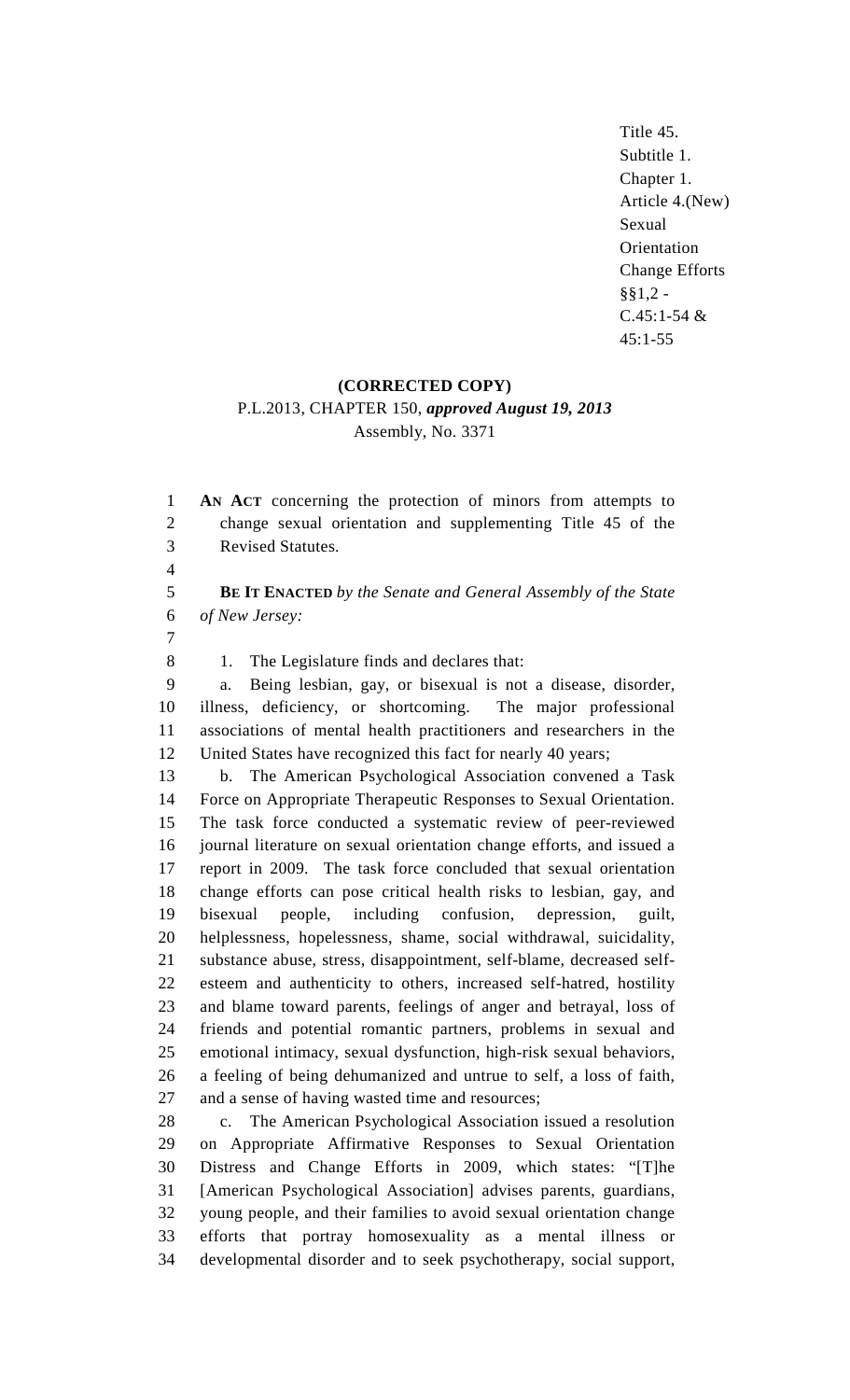1 and educational services that provide accurate information on 2 sexual orientation and sexuality, increase family and school 3 support, and reduce rejection of sexual minority youth";

4 d. (1) The American Psychiatric Association published a 5 position statement in March of 2000 in which it stated: 6 "Psychotherapeutic modalities to convert or 'repair' homosexuality 7 are based on developmental theories whose scientific validity is 8 questionable. Furthermore, anecdotal reports of 'cures' are 9 counterbalanced by anecdotal claims of psychological harm. In the 10 last four decades, 'reparative' therapists have not produced any 11 rigorous scientific research to substantiate their claims of cure. 12 Until there is such research available, [the American Psychiatric 13 Association] recommends that ethical practitioners refrain from 14 attempts to change individuals' sexual orientation, keeping in mind 15 the medical dictum to first, do no harm;

16 (2) The potential risks of reparative therapy are great, including 17 depression, anxiety and self-destructive behavior, since therapist 18 alignment with societal prejudices against homosexuality may 19 reinforce self-hatred already experienced by the patient. Many 20 patients who have undergone reparative therapy relate that they 21 were inaccurately told that homosexuals are lonely, unhappy 22 individuals who never achieve acceptance or satisfaction. The 23 possibility that the person might achieve happiness and satisfying 24 interpersonal relationships as a gay man or lesbian is not presented, 25 nor are alternative approaches to dealing with the effects of societal 26 stigmatization discussed; and

27 (3) Therefore, the American Psychiatric Association opposes 28 any psychiatric treatment such as reparative or conversion therapy 29 which is based upon the assumption that homosexuality per se is a 30 mental disorder or based upon the a priori assumption that a patient 31 should change his or her sexual homosexual orientation";

32 e. The American School Counselor Association's position 33 statement on professional school counselors and lesbian, gay, 34 bisexual, transgender, and questioning (LGBTQ) youth states: "It is 35 not the role of the professional school counselor to attempt to 36 change a student's sexual orientation/gender identity but instead to 37 provide support to LGBTQ students to promote student 38 achievement and personal well-being. Recognizing that sexual 39 orientation is not an illness and does not require treatment, 40 professional school counselors may provide individual student 41 planning or responsive services to LGBTQ students to promote self-42 acceptance, deal with social acceptance, understand issues related to 43 coming out, including issues that families may face when a student 44 goes through this process and identify appropriate community 45 resources";

46 f. The American Academy of Pediatrics in 1993 published an 47 article in its journal, Pediatrics, stating: "Therapy directed at 48 specifically changing sexual orientation is contraindicated, since it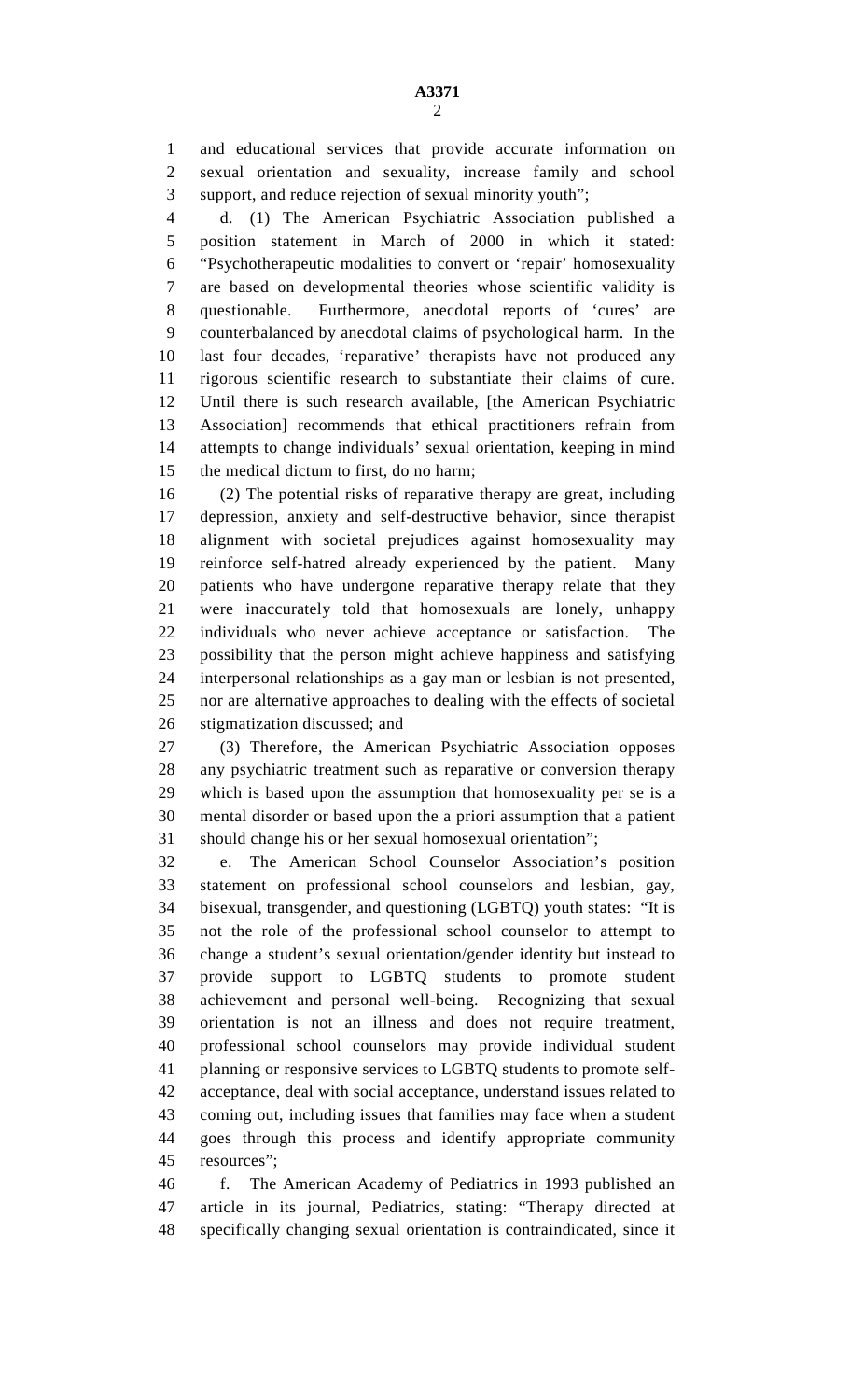1 can provoke guilt and anxiety while having little or no potential for 2 achieving changes in orientation";

3 g. The American Medical Association Council on Scientific 4 Affairs prepared a report in 1994 in which it stated: "Aversion 5 therapy (a behavioral or medical intervention which pairs unwanted 6 behavior, in this case, homosexual behavior, with unpleasant 7 sensations or aversive consequences) is no longer recommended for 8 gay men and lesbians. Through psychotherapy, gay men and 9 lesbians can become comfortable with their sexual orientation and 10 understand the societal response to it";

11 h. The National Association of Social Workers prepared a 1997 12 policy statement in which it stated: "Social stigmatization of 13 lesbian, gay, and bisexual people is widespread and is a primary 14 motivating factor in leading some people to seek sexual orientation 15 changes. Sexual orientation conversion therapies assume that 16 homosexual orientation is both pathological and freely chosen. No 17 data demonstrates that reparative or conversion therapies are 18 effective, and, in fact, they may be harmful";

19 i. The American Counseling Association Governing Council 20 issued a position statement in April of 1999, and in it the council 21 states: "We oppose 'the promotion of "reparative therapy" as a 22 "cure" for individuals who are homosexual'";

23 j. (1) The American Psychoanalytic Association issued a 24 position statement in June 2012 on attempts to change sexual 25 orientation, gender, identity, or gender expression, and in it the 26 association states: "As with any societal prejudice, bias against 27 individuals based on actual or perceived sexual orientation, gender 28 identity or gender expression negatively affects mental health, 29 contributing to an enduring sense of stigma and pervasive self-30 criticism through the internalization of such prejudice; and

31 (2) Psychoanalytic technique does not encompass purposeful 32 attempts to 'convert,' 'repair,' change or shift an individual's sexual 33 orientation, gender identity or gender expression. Such directed 34 efforts are against fundamental principles of psychoanalytic 35 treatment and often result in substantial psychological pain by 36 reinforcing damaging internalized attitudes";

37 k. The American Academy of Child and Adolescent Psychiatry 38 in 2012 published an article in its journal, Journal of the American 39 Academy of Child and Adolescent Psychiatry, stating: "Clinicians 40 should be aware that there is no evidence that sexual orientation can 41 be altered through therapy, and that attempts to do so may be 42 harmful. There is no empirical evidence adult homosexuality can 43 be prevented if gender nonconforming children are influenced to be 44 more gender conforming. Indeed, there is no medically valid basis 45 for attempting to prevent homosexuality, which is not an illness. 46 On the contrary, such efforts may encourage family rejection and 47 undermine self-esteem, connectedness and caring, important 48 protective factors against suicidal ideation and attempts. Given that 49 there is no evidence that efforts to alter sexual orientation are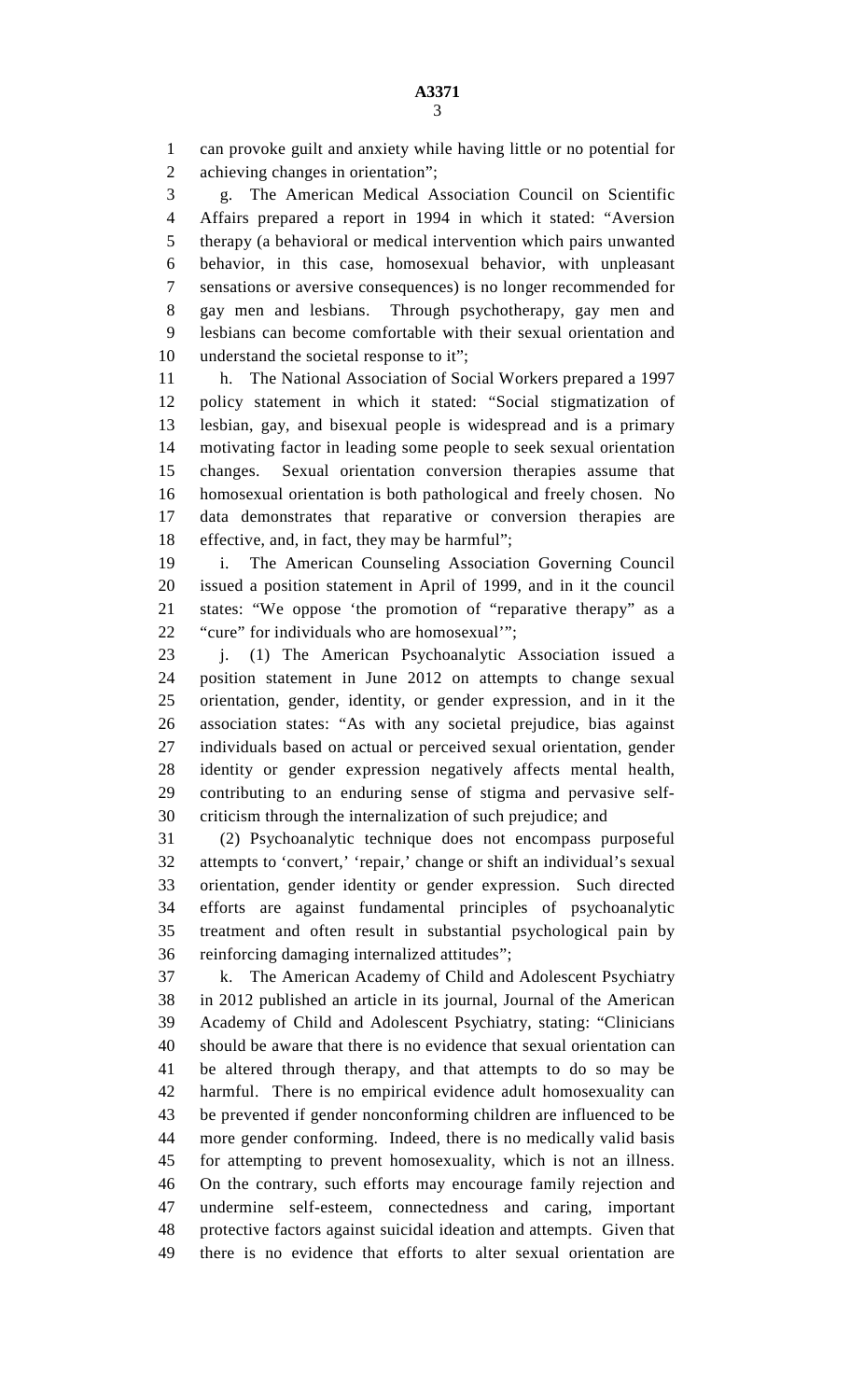1 effective, beneficial or necessary, and the possibility that they carry 2 the risk of significant harm, such interventions are contraindicated"; 3 l. The Pan American Health Organization, a regional office of 4 the World Health Organization, issued a statement in May of 2012 5 and in it the organization states: "These supposed conversion 6 therapies constitute a violation of the ethical principles of health 7 care and violate human rights that are protected by international and 8 regional agreements." The organization also noted that reparative 9 therapies "lack medical justification and represent a serious threat 10 to the health and well-being of affected people";

11 m. Minors who experience family rejection based on their 12 sexual orientation face especially serious health risks. In one study, 13 lesbian, gay, and bisexual young adults who reported higher levels 14 of family rejection during adolescence were 8.4 times more likely to 15 report having attempted suicide, 5.9 times more likely to report high 16 levels of depression, 3.4 times more likely to use illegal drugs, and 17 3.4 times more likely to report having engaged in unprotected 18 sexual intercourse compared with peers from families that reported 19 no or low levels of family rejection. This is documented by Caitlin 20 Ryan et al. in their article entitled Family Rejection as a Predictor 21 of Negative Health Outcomes in White and Latino Lesbian, Gay, 22 and Bisexual Young Adults (2009) 123 Pediatrics 346; and

23 n. New Jersey has a compelling interest in protecting the 24 physical and psychological well-being of minors, including lesbian, 25 gay, bisexual, and transgender youth, and in protecting its minors 26 against exposure to serious harms caused by sexual orientation 27 change efforts.

28

29 2. a. A person who is licensed to provide professional 30 counseling under Title 45 of the Revised Statutes, including, but not 31 limited to, a psychiatrist, licensed practicing psychologist, certified 32 social worker, licensed clinical social worker, licensed social 33 worker, licensed marriage and family therapist, certified 34 psychoanalyst, or a person who performs counseling as part of the 35 person's professional training for any of these professions, shall not 36 engage in sexual orientation change efforts with a person under 18 37 years of age.

38 b. As used in this section, "sexual orientation change efforts" 39 means the practice of seeking to change a person's sexual 40 orientation, including, but not limited to, efforts to change 41 behaviors, gender identity, or gender expressions, or to reduce or 42 eliminate sexual or romantic attractions or feelings toward a person 43 of the same gender; except that sexual orientation change efforts 44 shall not include counseling for a person seeking to transition from 45 one gender to another, or counseling that:

46 (1) provides acceptance, support, and understanding of a person 47 or facilitates a person's coping, social support, and identity 48 exploration and development, including sexual orientation-neutral